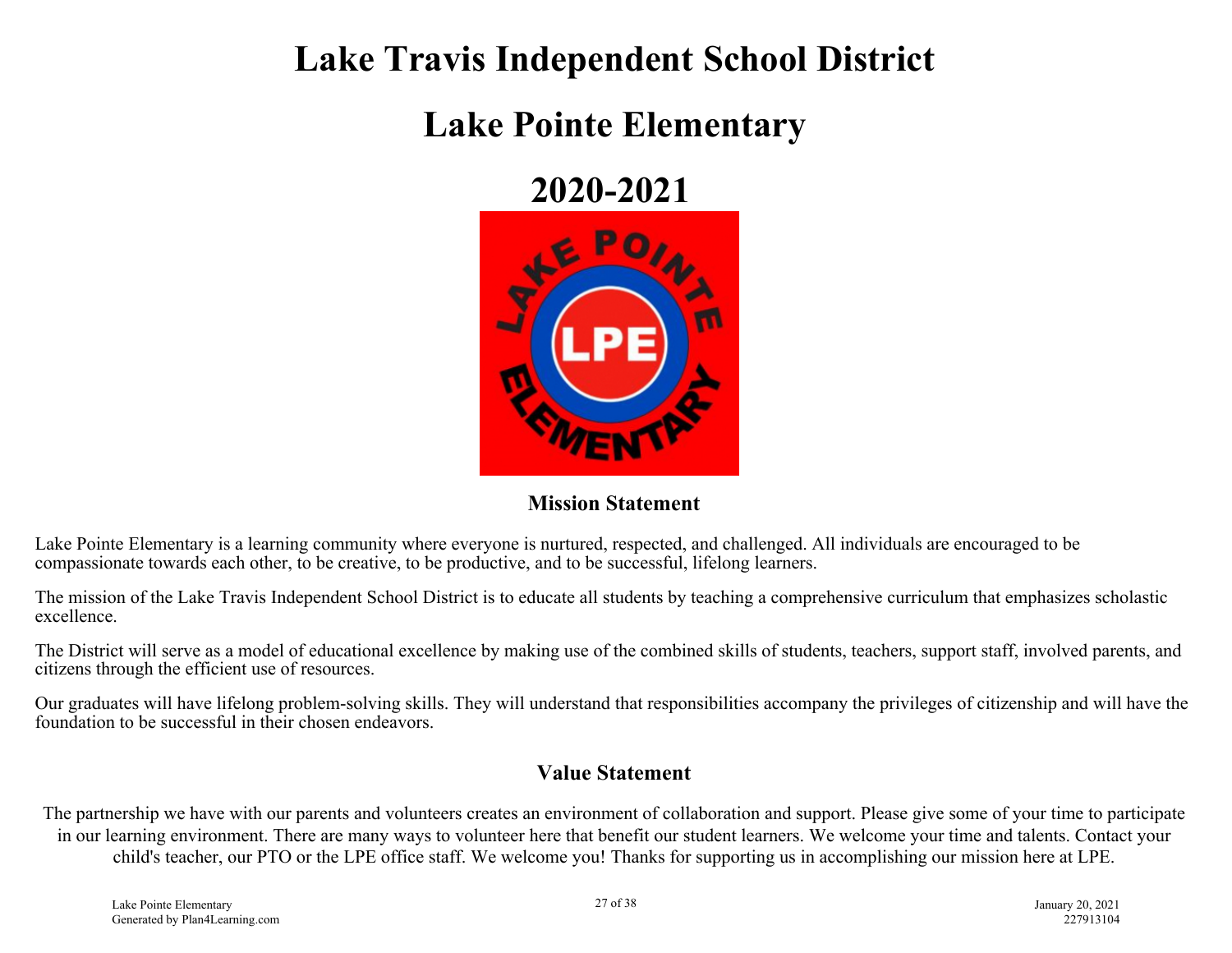# **Lake Pointe Elementary 2020-2021**

**Goal 1:** Student Achievement:

Lake Pointe Elementary will increase academic achievement for all learners while closing the gap between student populations in pursuit of masters performance level using research-based best practices.

**Performance Objective 1:** 95% of all students will meet the Approaches Grade Level standard on the reading and math STAAR test at each grade level, and 60% of all students will meet the Masters Grade Level standard. 95% of 4th grade students will meet the Approaches Grade Level standard on writing STAAR test and 30% will meet the Masters Grade Level standard. 95% of 5th grade students will meet the Approaches Grade Level standard on Science STAAR test and 60% will meet the Masters Grade Level standard.

A Lake Pointe teacher uses formal and informal methods of evaluation to measure student progress, then analyzes the student data to inform **instruction** 

**Performance Objective 2:** 90% of all students (by grade, by subject) will demonstrate achievement growth through the universal screener from BOY assessment to MOY assessment and from MOY assessment to EOY assessment of NWEA MAP Reading and Math.

**Goal 2:** Community Investment and Support:

Lake Pointe Elementary will welcome, inform and engage students, parents, and the community regarding the educational priorities, processes, initiatives, and challenges of the District/Campus

**Performance Objective 1:** 100% of Lake Pointe teachers provide consistent feedback to students and families on the growth of the student in relation to classroom goals.

**Performance Objective 2:** PTO will conduct school community fundraisers to deepen community involvement, engagement, and communicate the impact of monetary contributions to the community stakeholders.

#### **Goal 3:** Curriculum:

Lake Pointe Elementary will develop, implement, assess, and support full implementation of the learner-centric model which includes a high quality, vertically aligned framework that supports planning, instruction, learning environment and professional practices and responsibilities.

**Performance Objective 1:** 100% of Lake Pointe teachers provide opportunities for students to utilize their individual learning patterns, habits and needs to achieve high levels of academic success.